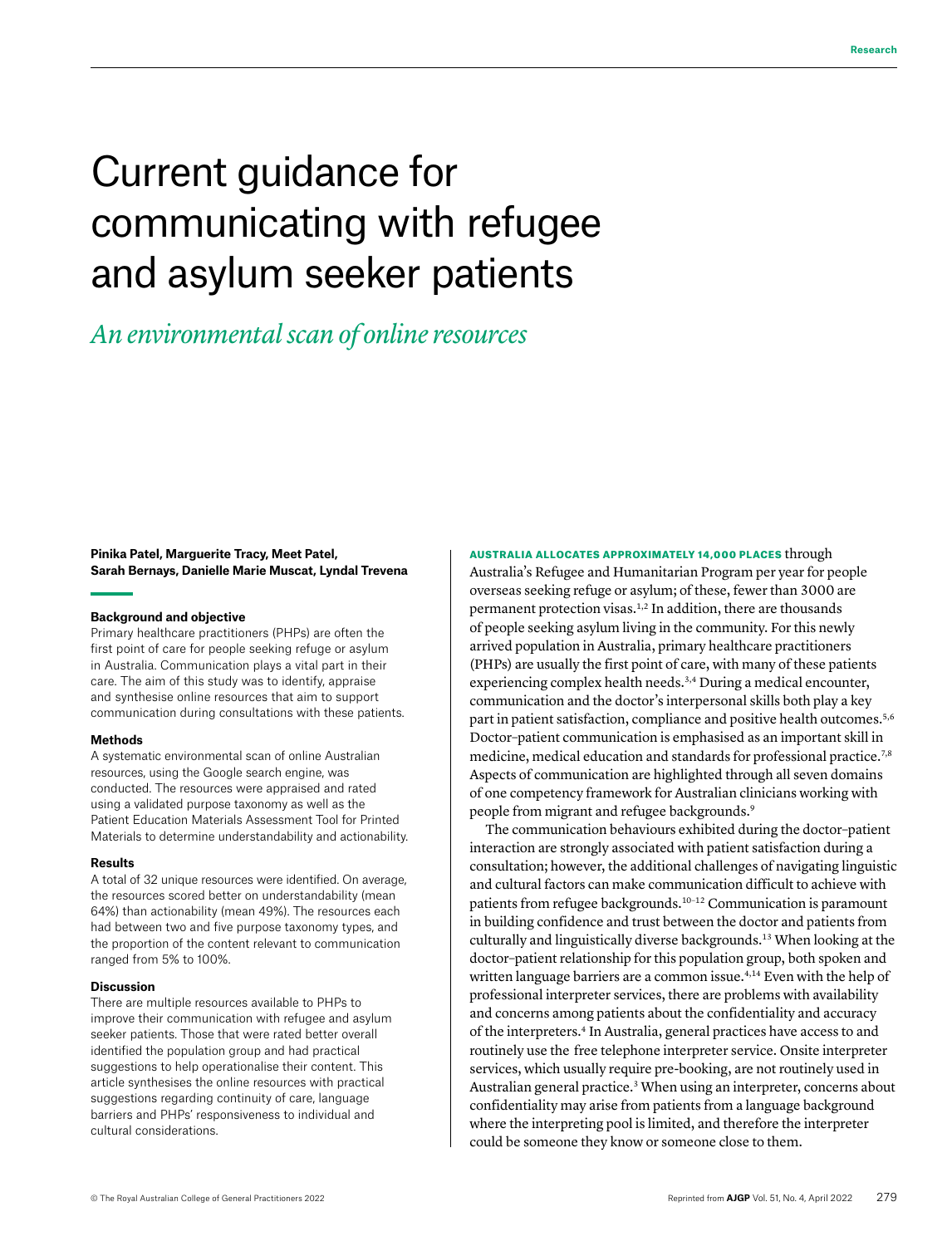A literature review of healthcare practitioner and refugee and asylum seeker patient experiences of communication during consultations found that alongside language barriers, cultural factors and cues from the healthcare practitioner, such as hand gestures and listening to non–medically relevant information, are also influential in shaping the overall patient experience and degree of satisfaction.<sup>15</sup> Trauma-informed care, which highlights awareness and sensitivity to a person's experiences, is relevant to this population group, as they have additional experiences of displacement and trauma.<sup>16</sup> Additionally, the demonstration of compassionate care from the healthcare practitioner is important in building trust and improving the healthcare practitioner– patient relationship.<sup>17</sup>

Multiple resources have been produced to support communication between PHPs and their patients from refugee and asylum seekers backgrounds, which includes people who have fled their country of origin as a result of persecution, conflict, violence and human rights violation.<sup>18</sup> In Australia, these resources have been developed by a range of organisations at the local and national level. However, it can be difficult for PHPs to efficiently identify and find trusted, comprehensive and user-friendly resources. To date, there have been no systematic efforts to identify, appraise and synthesise resources available to PHPs to guide their communication skills with this population group.

The aim of this environmental scan was to systematically identify, appraise and synthesise good-quality online resources available to Australian PHPs to support communication with refugee and asylum seeker patients. In this article, PHPs refers to specialist general practitioners (GPs) and practice nurses.

# **Methods**

The study consisted of two components: 1) a systematic environmental scan to identify resources aimed at improving healthcare communication and 2) an assessment of the content, purpose, actionability and understandability of identified resources.

Resources of interest were grey literature consisting of guidelines, practice standards, health information materials/leaflets/ posters, written communication advice for PHPs and PHP education materials.

# **Environmental scan**

The internet has rapidly become a useful tool to disseminate medical research evidence and guidance, especially by government departments and key health organisations.19 Environmental scan processes provide a snapshot of the availability of online resources at a given time point and have previously been used to assess available patient resources in the context of general practice.<sup>20,21</sup> An environmental scan of the internet and grey literature using the Google search engine was therefore identified as an appropriate search methodology.

# **Inclusion criteria**

Resources were included in the evaluation if they met the following criteria: 1) included information on communicating in consultations specifically with refugees and asylum seekers, 2) targeted PHPs and were 3) Australian (ie through URL domain extension or organisation name), 4) publicly accessible and 5) written in English.

# **Exclusion criteria**

Resources were excluded in the evaluation for the following criteria: 1) paid material

(requiring payment, registration, log in or software downloads), 2) targeted at consumers or 3) required following more than two links from the search result.<sup>20,21</sup>

# **Search strategy** Strategy 1

A list of established Australian practitioner organisation websites known to the research team were screened for communication resources (Box 1). This involved systematic searching and screening for resources relevant to the area of interest within each website using search terms listed in Box 1.

### Strategy 2

The second search strategy involved conducting a systematic internet search using Google Australia with Englishlanguage terms. Search terms were developed to reflect the terms found in scientific literature when aiming to look at communication experiences of healthcare providers and patients from refugee and asylum seeker backgrounds (Box 1). In addition to search terms found in scientific literature, additional terms were developed collaboratively by researchers with clinical backgrounds (MT and LT).

#### **Screening process**

A total of 72 unique searches were conducted in March 2020 by one independent reviewer (PP). Prior to each

#### **Box 1. Search strategy**

# **Australian organisations identified by the research team**

- Victorian Refugee Health Network, <https://refugeehealthnetwork.org.au>
- NSW Refugee Health Service, [www.swslhd.health.nsw.gov.au/refugee](http://www.swslhd.health.nsw.gov.au/refugee)
- Australian Refugee Health Practice Guide,<http://refugeehealthguide.org.au>
- The Royal Australian College of General Practitioners (RACGP), [www.racgp.org.au](http://www.racgp.org.au)

# **Systematic Google search: Search terms created by grouping a term from each column with 'AND'**

| • Communication          | • 'Health care'      | • Refugee*         |
|--------------------------|----------------------|--------------------|
| Interaction<br>$\bullet$ | • 'General practice' | · 'Asylum seeker*' |
| Engage<br>$\bullet$      | • Clinician          |                    |
| $\cdot$ Trauma           | • Physician          |                    |
| • Person-centred         | Doctor<br>$\bullet$  |                    |
| • 'Social history'       | Nurse<br>$\bullet$   |                    |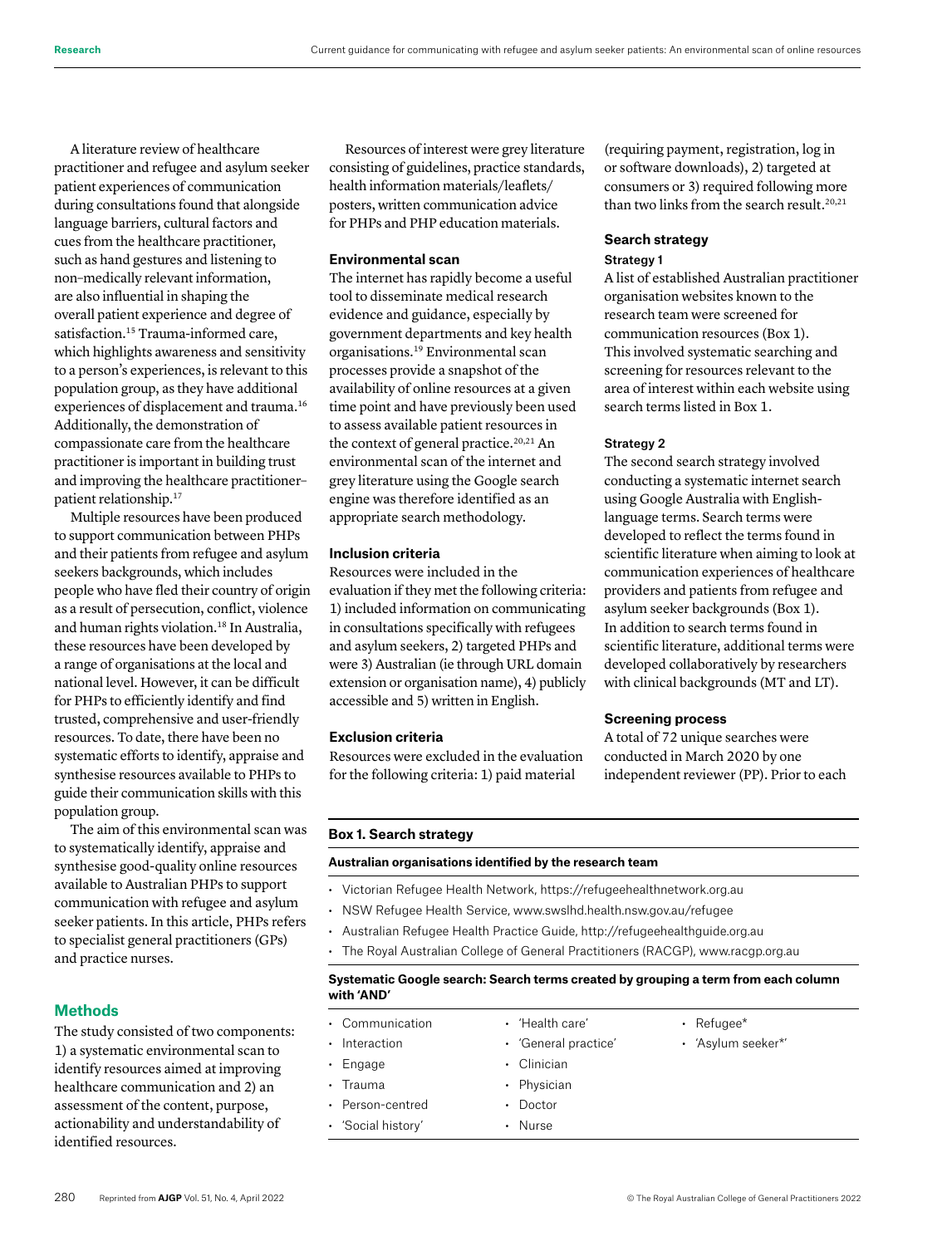of the 72 searches, the cache in the web browser settings was cleared and reset to minimise the influence of Google's search optimisation function. Each search term was entered, and the first 100 results, excluding advertisements, were downloaded to an Excel spreadsheet. The 7200 results were then screened for eligibility by two independent reviewers (PP and MP). The discrepancies were resolved by a third independent reviewer (MT) who is a GP researcher. Webpages were treated as separate resources if they contained individual content and URLs.

Where there were duplications of resources on different webpages, such as different organisations uploading the same practice guidelines (identical content), these additional webpages were removed as duplicates to ascertain the final number of unique resources.

# **Data extraction and evaluation**

The Silberg criteria<sup>22</sup> outline the benchmark for internet-based medical information to be based on four criteria: authorship, attribution, disclosure and currency. Data including the website URL, name of the author or author organisation, date of creation or last update and the presence of any references to published peer-reviewed literature were extracted and recorded in an Excel spreadsheet by the two screeners (PP and MP). Additionally, the resource aims were extracted by the screeners.

The content of each of the resources was rated, by one independent rater, using a validated tool for printed patient education materials, the Patient Education Materials Assessment Tool for Printed Materials (PEMAT-P).<sup>23</sup> The PEMAT-P was developed by experts in the field, has been used to evaluate consumer-based health resources and is available widely.<sup>23</sup> It contains two domains: 1) understandability, which is a measure of how well the reader is able to process and explain the key message, where higher percentages indicate better understandability; and 2) actionability, which is a measure of how well a person is able to identify what to do on the basis of the information presented, where higher percentages indicate better actionability.

To adapt for PHP resources, item 4 in the PEMAT-P tool, which refers to the use of medical terms with definitions, was excluded in the evaluation.

# **Taxonomy of purposes**

Previous research by Willis et al<sup>24</sup> and Lowe et al<sup>25,26</sup> developed and validated a taxonomy of purposes and definitions for communication interventions that classifies interventions into seven types: inform or educate, remind or recall, teach skills, provide support, facilitate decision making, enable communication, and enhance community ownership. The use of such a taxonomy allowed for the resources to be treated as an intervention and assisted with the identification of the aim and purpose of each resource. Definitions for each category can be found in Appendix 1 (available online only).

Using the taxonomy of purposes, all relevant categories were assigned to each of the resources by PP and MT, with any discrepancies resolved through discussion. If more than one category could be applied to the resource, all applicable were documented.

#### **Content analysis**

In addition, the researchers deductively coded the content of the resources to key concepts of communication. The coding was performed with categories derived from themes in the literature review, which looked at both qualitative and quantitative studies reporting on communication experiences of PHPs and people from refugee and asylum seeker backgrounds.15 Thematic analysis of those studies highlighted three key themes: linguistic barriers, clinician cues and cultural understanding. These categories were evidence based and were shown to be important factors in communication with refugees and asylum seekers. The coding scheme and categories were revised through an iterative process of discussion involving MT and PP and reflection of the 3C Model, which summarises the key challenges in healthcare delivery for refugees and migrants.<sup>13</sup>

Furthermore, the researchers looked at identifying what proportion of the overall content in the resource was

relevant to communication. Within the content relevant to communication, this was further broken down into the four communication categories developed (Appendix 2, available online only).

# **Results**

A total of 7200 webpages identified through the Google searches were considered for eligibility, and an additional 27 webpages were identified from searching the established Australian practitioner organisation websites. After the eligibility and screening process, 32 resources were identified for evaluation. An overview of the study search strategy and results is shown in Figure 1.

For the included resources, the length ranged from one page to over 200 pages in a single resource. The target audience for the resources fell into four categories: PHPs (50.0%); GPs (18.8%); nurses and/or midwives (21.9%) and clinicians in general (9.4%). The included resources all had clearly identified authors/author organisations, and 94% of them had the date of creation/last update clearly stated on the resource, ranging from 2013 to the date of preliminary review, 19 March 2020. From the included resources, 22 of the 32 (69%) clearly referenced peer-reviewed literature in their reference list. Appendix 3 (available online only) shows the resource descriptions for all 32 of the identified results.

Resources scored between 45% and 87% in the understandability domains of the PEMAT-P, and between 0% and 80% in the actionability domains. The identified resources were each assigned between two and five purpose taxonomy types, and the proportion was as follow: inform, educate, remind or recall (100%), enable communication (100%), teach skills (56.3%), provide support (25%), facilitate decision making (18.8%) and enhance community ownership (3.1%). Table 1 shows a sample of well-rated resources, capturing their diversity of formats and different suggested use in clinical practice. These resources rated well in the PEMAT-P appraisal, had multiple purpose taxonomy types and were developed by established Australian organisations.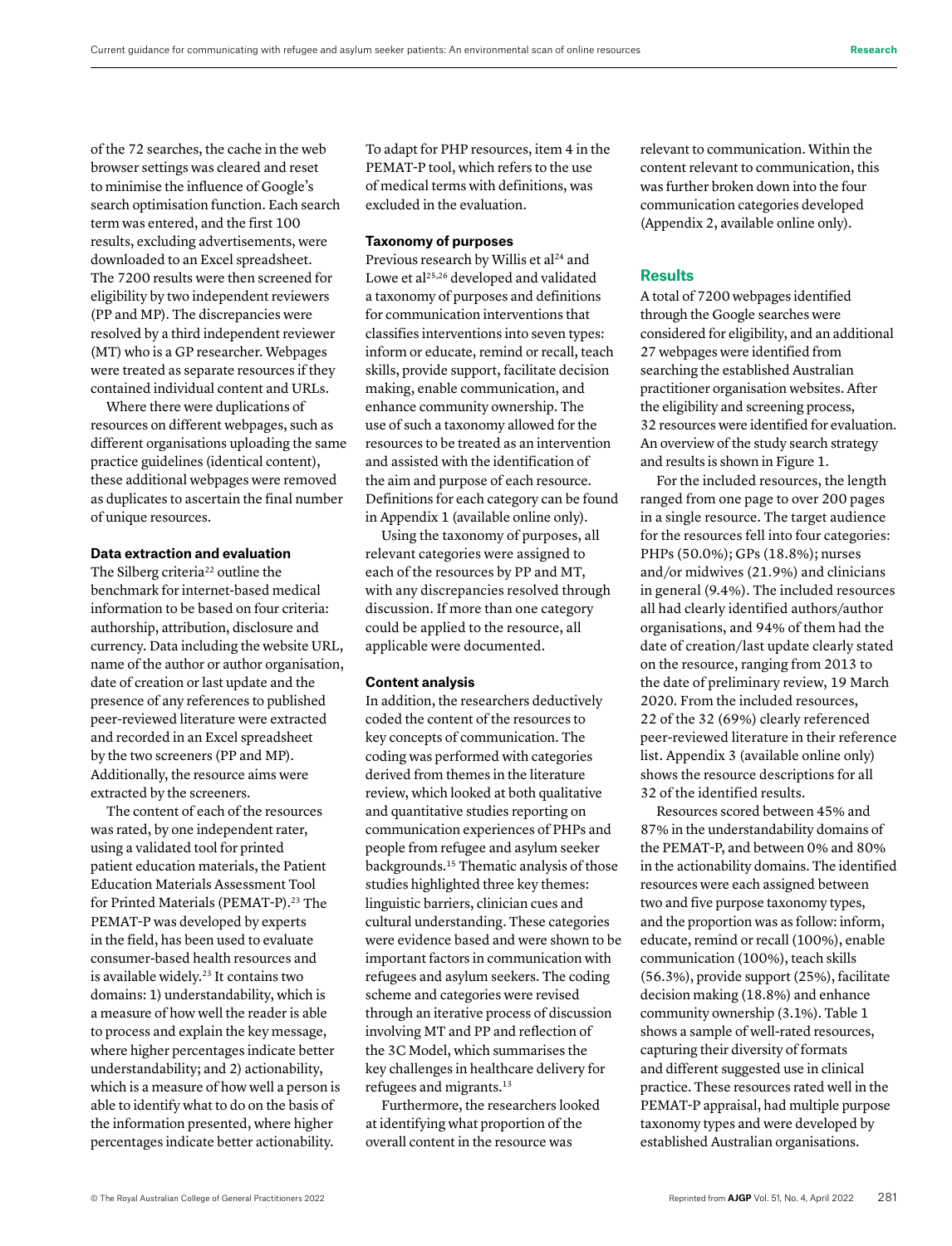Of the 32 resources included, only four had the sole purpose of being a communication resource for use with refugees and asylum seekers. Additionally, 21 of the resources contained 70% or more content unrelated to communication.

Through the inductive process, the researchers identified four factors affecting communication during consultations with refugees and asylum seekers: language barriers, PHP responsiveness to individual, continuity of care and cultural

factors. Table 2 highlights the suggested approaches and considerations to address these factors, derived from the sample of well-rated resources in Table 1.

# **Discussion**

This work represents the first attempt to systematically identify and compare resources that have been designed to guide PHPs in communication with patients from refugee and asylum seeker backgrounds. From the environmental scan, the researchers identified 32 unique resources available to Australian PHPs.

Resources with high ratings clearly identified the applicability to refugees and asylum seekers, had higher understandability and actionability scores, covered multiple purposes using the taxonomy (Appendix 1, available online only) and had content that addressed all four identified factors of communication: language barriers, continuity of care,



**Figure 1.** Flow diagram of search strategy and results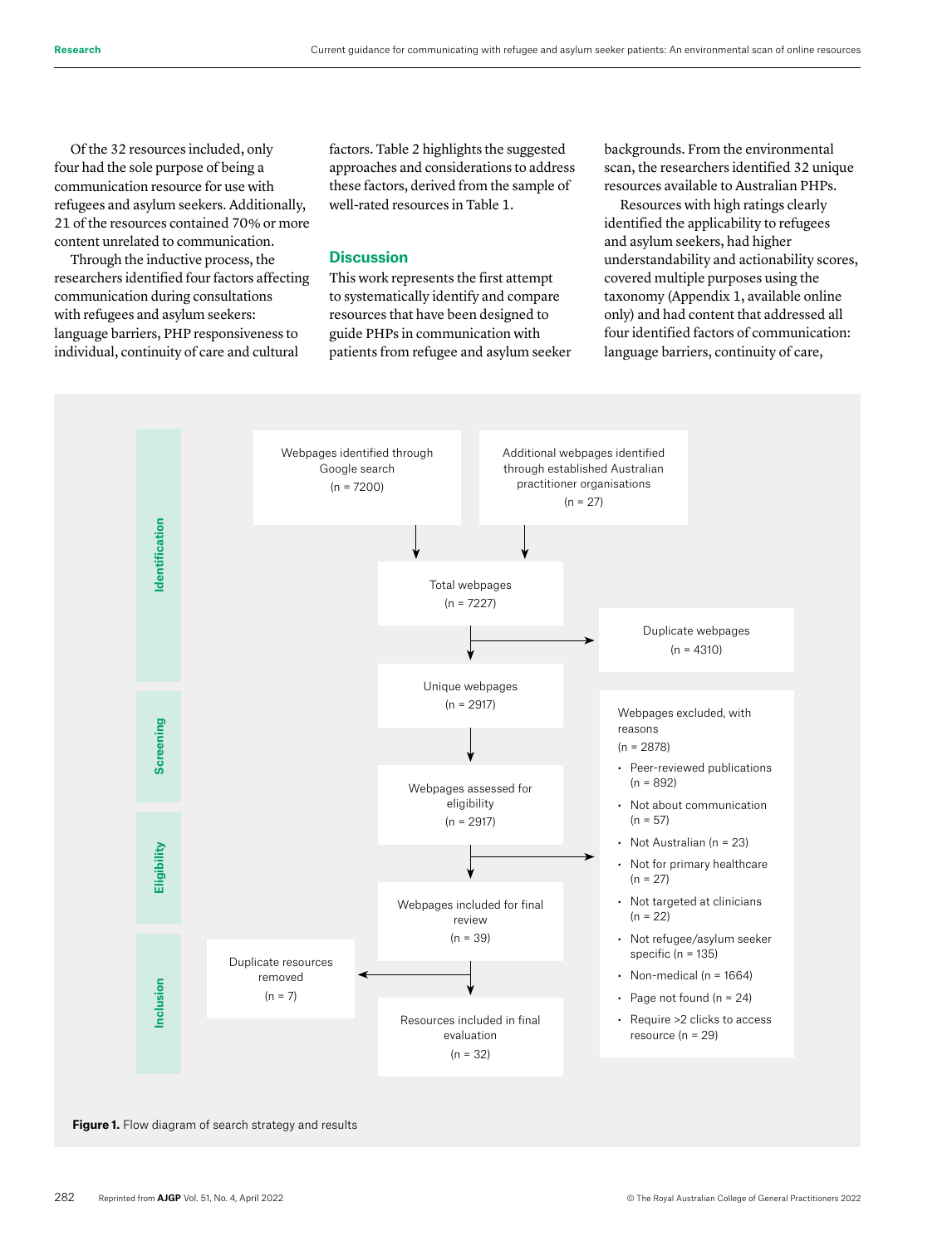# **Table 1. Sample of the diversity of resources with descriptions and suggested uses, rated using the Patient Education Materials Assessment Tool for Printed Materials (PEMAT-P)**

| <b>Resource</b>                                                                                                                                                                                                                                                                                                                                                                                              | <b>Description and</b><br>suggested uses                                                                                                                                           | <b>Understandability</b><br>(%) | <b>Actionability</b><br>(%) | <b>Relevant</b><br>content to<br>communication<br>(%) | <b>Purpose</b><br>taxonomy/6                                                                                            |
|--------------------------------------------------------------------------------------------------------------------------------------------------------------------------------------------------------------------------------------------------------------------------------------------------------------------------------------------------------------------------------------------------------------|------------------------------------------------------------------------------------------------------------------------------------------------------------------------------------|---------------------------------|-----------------------------|-------------------------------------------------------|-------------------------------------------------------------------------------------------------------------------------|
| A. Communication and<br>interpreters<br>Australian Refugee Health<br>Practice Guide, 2020<br>URL: http://refugeehealthguide.<br>org.au/communication-and-<br>interpreters                                                                                                                                                                                                                                    | A single-page summary<br>of communication issues.<br>tips and useful links - it<br>is a section within the<br>refugee practice guide,<br>which has a suite of<br>informative pages | 64                              | 80                          | 100                                                   | 3<br>Inform/educate/<br>remind; teach<br>skills; enable<br>communication                                                |
| <b>B.</b> Area for improvement:<br>Communication<br>Victorian Refugee Health<br>Network, 2016<br>URL: http://<br>refugeehealthnetwork.org.<br>au/wp-content/uploads/<br>Communication-Tipsheet_2016_<br>September_Practice-<br>suggestions-for-general-<br>practice.pdf                                                                                                                                      | A practical practice guide<br>for implementing the<br>structural needs of general<br>practitioners to care for<br>refugees and asylum<br>seekers                                   | 55                              | 60                          | 100                                                   | 3<br>Inform/educate/<br>remind; provide<br>support; enable<br>communication                                             |
| C. Caring for refugee patients<br>in general practice<br>Victorian Foundation for<br>Survivors of Torture Inc., 2012<br>URL: https://<br>refugeehealthnetwork.org.au/<br>wp-content/uploads/CRPGP_<br>DTG_4thEdn_Vic_Online.pdf                                                                                                                                                                              | A desktop guide for overall<br>guidance on refugee<br>health, with hyperlinks<br>to sections within the<br>resource and to external<br>resources for further<br>information        | 75                              | 60                          | 15                                                    | 4<br>Inform/educate/<br>remind: teach<br>skills; facilitate<br>decision<br>making; enable<br>communication              |
| D. Guide for clinicians working<br>with interpreters in healthcare<br>settings<br>Migrant and Refugee Women's<br>Health Partnership, 2019<br>URL: https://<br>culturaldiversityhealth.org.au/<br>wp-content/uploads/2019/10/<br>Guide-for-clinicians-working-<br>with-interpreters-in-healthcare-<br>settings-Jan2019.pdf                                                                                    | An extensive guideline for<br>working interpreters in<br>clinical practice; a useful<br>resource about practical<br>considerations when using<br>interpreters                      | 75                              | 60                          | 100                                                   | $\overline{4}$<br>Inform/educate/<br>remind; teach<br>skills; facilitate<br>decision<br>making; enable<br>communication |
| E. Abuse and violence: Working<br>with our patients in general<br>practice (White Book) -<br>Chapter 12: Migrant and<br>refugee communities<br>The Royal Australian College of<br>General Practitioners (RACGP),<br>2014<br>URL: www.racgp.org.au/<br>FSDEDEV/media/documents/<br>Clinical%20Resources/<br>Guidelines/Whitebook/Abuse-<br>and-violence-working-with-our-<br>patients-in-general-practice.pdf | A practical guideline that<br>covers communication<br>and culturally appropriate<br>care and provides<br>quidance on how to<br>deliver trauma-informed<br>care                     | 82                              | 60                          | 20                                                    | 4<br>Inform/educate/<br>remind: teach<br>skills; provide<br>support; enable<br>communication                            |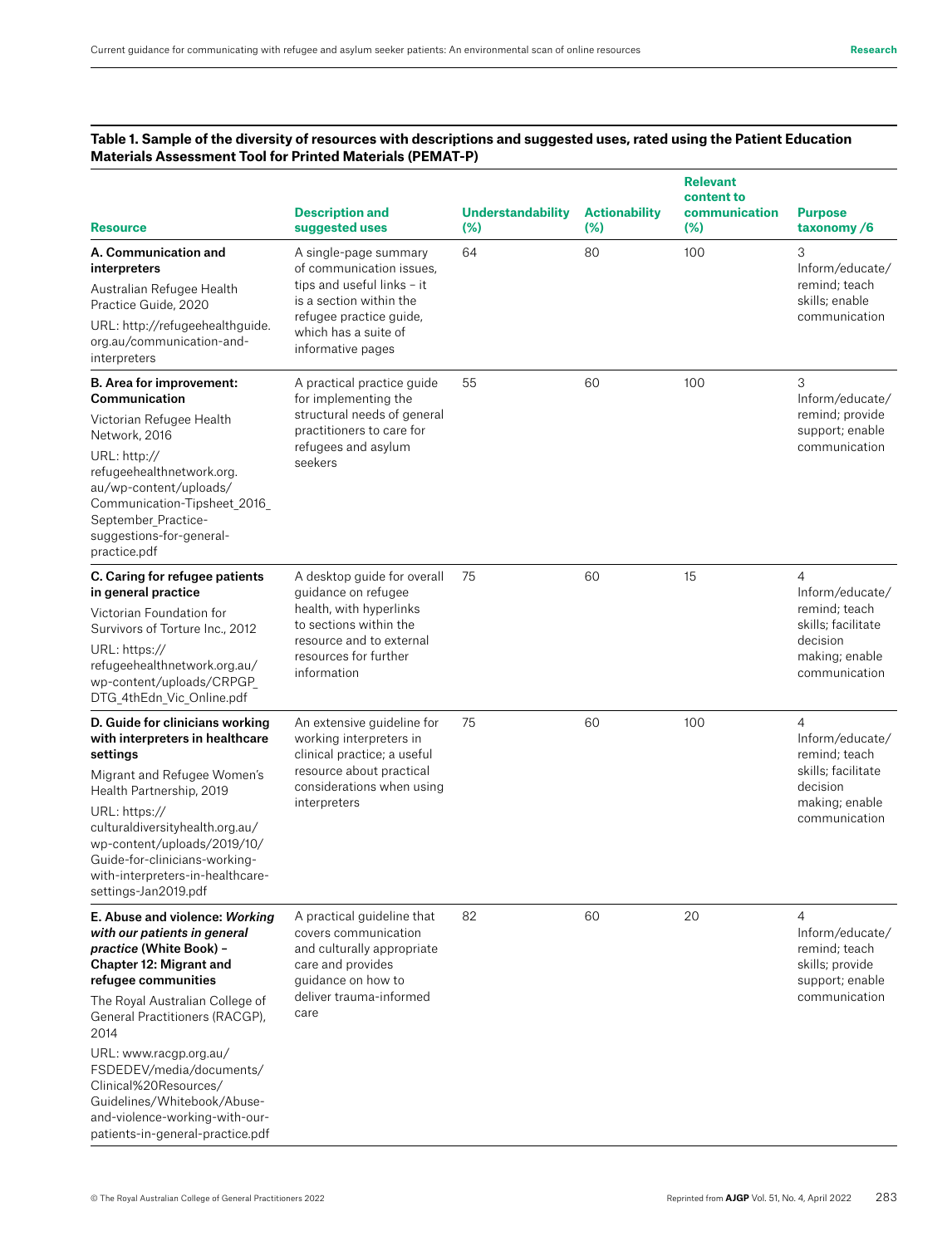PHP responsiveness to the individual and cultural considerations (Appendix 2, available online only). Additionally, these resources had information to help inform/ remind the reader of key communication skills and suggestions to help them operationalise the knowledge.

Findings from this study also highlight that the overall content in resources available to Australian PHPs is quite varied in length, and the proportion of relevant information in most instances is quite small. PHPs using resources and tools to guide their communication would be required to, in some instances, scroll through multiple pages to find the relevant information. Resources that rated highly overcame this obstacle by containing informative headings and hyperlinks that allowed for ease of navigation and easier searchability of key information. The quality of the content of the included resources can, in part, be evaluated by citation

of references, including peer-reviewed literature.27 Only approximately two-thirds of the 32 resources included reference lists to substantiate the information, and only a couple mentioned consumer involvement in the development of the resources. Consumer involvement in research is considered best practice;<sup>28</sup> of the included resources, only two of the resources (resources 15 and 31 in Appendix 3, available online only) had consumer involvement explicitly stated in the resource. Refugees and asylum seekers are some of the key stakeholders in this interaction, and their input and contribution to clinician resources should be considered when developing future resources

Literature regarding healthcare practitioner information-seeking behaviours reveals lack of time and lack of search skills as barriers to information searching.29 Finding resources could be challenging for time-poor PHPs, as specific

**Table 2. Summary of factors affecting communication during consultations with refugees and asylum seekers, informed by the resources that were well rated by the Patient Education Materials Assessment Tool for Printed Materials (PEMAT-P)**

| <b>Factor</b>                                                                   | <b>Suggested approaches and considerations</b>                                                                                    |  |  |  |
|---------------------------------------------------------------------------------|-----------------------------------------------------------------------------------------------------------------------------------|--|--|--|
| Language barriers                                                               | Ask the patient if they have a preferred language $[A,C^*]$                                                                       |  |  |  |
|                                                                                 | Organise an interpreter through the Translating and Interpreting<br>Service (TIS National) [A-E]                                  |  |  |  |
| Continuity of care                                                              | Build familiarity through multiple visits [A,C]                                                                                   |  |  |  |
|                                                                                 | Where possible, try to organise the same interpreter to help build<br>rapport and trust [A,C,D]                                   |  |  |  |
| Primary healthcare<br>practitioner's (PHP's)<br>responsiveness to<br>individual | Engage the patient directly; that is, face the patient and speak<br>directly to them, even when there is an interpreter [A,C,D,E] |  |  |  |
|                                                                                 | Apply trauma-informed care, as some patients may have<br>experiences of torture and traumatic events [A,C,E]                      |  |  |  |
|                                                                                 | Emphasising PHP-patient confidentiality and explaining consent,<br>choice and control [A-E]                                       |  |  |  |
| Cultural considerations                                                         | Be mindful of alternative health beliefs and religious practices<br>[A-E]                                                         |  |  |  |
|                                                                                 | Create a non-judgemental and supportive environment to allow<br>patient to feel culturally safe [A,C,D,E]                         |  |  |  |
|                                                                                 | Ask patients if they have a preference for gender concordance<br>with their PHP and interpreter [A,C,D,E]                         |  |  |  |
| *Refers to resource letters in Table 1                                          |                                                                                                                                   |  |  |  |

search terms are required and can, at times, be within lengthy documents. While many of the resources have similar content albeit with varying levels of detail, this environmental scan highlights that the different types of resources could have different roles in practice (Table 1). For example, a single-page summary from the Australian Refugee Health Practice Guide could be used as a brief reference or reminder and source of relevant links; in contrast, a resource such as The Royal Australian College of General Practitioners' *Abuse and violence – Working with our patients in general practice*  (White Book) can be used by PHPs who want an in-depth resource for learning or continuing professional development.

The purpose of many of the resources was to inform, remind or recall; however, it is uncertain whether the resources alone allow PHPs to operationalise the knowledge. Research shows that evidence-based communication skills training, in particular, is more useful than methods that encourage thinking about communication skills.30 Communication skills are an ongoing learning process, and many PHPs learn on the job.30 Further efforts should be made to develop evidence-based communication skills training. Development of the training could be based on the well-rated resources found in this environmental scan, while taking into account the additional considerations needed when the patients are from refugee and asylum seeker backgrounds, including the need for trauma-informed care.

The identified factors affecting communication in consultations were language barriers, PHP–patient interpersonal relationship, continuity of care and cultural considerations. It was apparent in the identified resources that building trust and rapport led to improved communication. Other factors, such as body language and the PHP being receptive to cues from the patient, illustrate many of the resources are consistent with learning from literature.<sup>31</sup> While there are additional cultural and practical (ie interpreter use) considerations during consultations with refugees and asylum seekers, the overarching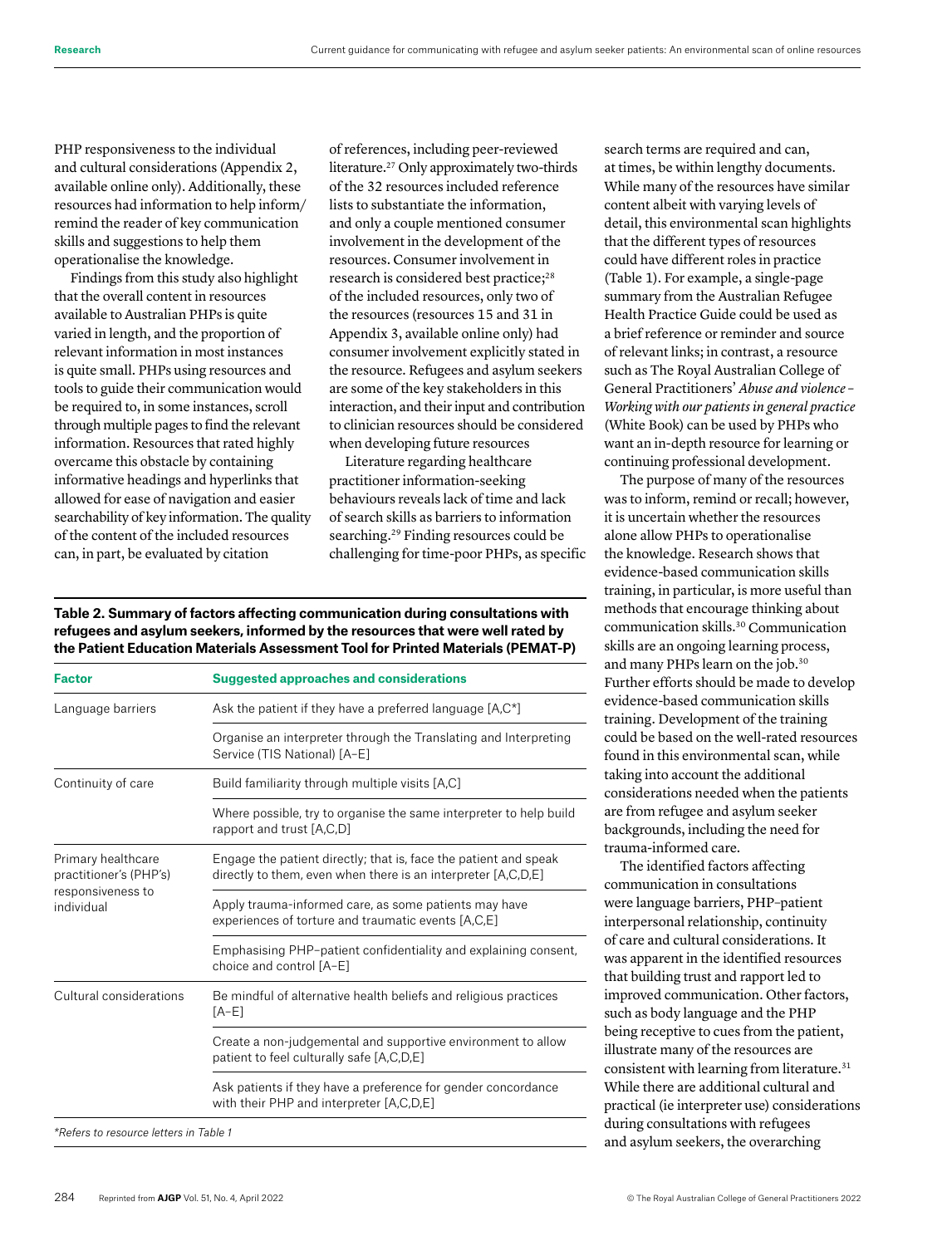communication skills required by the PHP would be relevant to most patient groups.<sup>7</sup>

A strength of the environmental scan methodology was that it allowed all resources available to Australian PHPs online to be collated and assessed using a widely used search engine in Australia.<sup>32</sup> The use of two independent screeners and an additional third expert screener was another strength, as it decreased the chance that relevant resources could have been missed and ensured rating scales were independently applied, strengthening the quality of the ratings.

A limitation of the study is that although the researchers followed a published methodology for the environmental scan, because of the dynamic and vast nature of information published on the internet, it is highly unlikely that the search results were exhaustive or complete.<sup>33,34</sup> In addition, there could be additional resources designed to be used with those from multicultural backgrounds that might not have been included because of the specific search terms and inclusion criteria. While the researchers used some proxy measures, it is possible that using different search engines or time points would yield different search results. Additionally, to improve the reliability of the environmental scan, the search process would ideally have been conducted by at least two different searchers.<sup>21,33</sup> Also, in the absence of an appraisal tool for healthcare practitioner education material, a patient education material assessment tool (PEMAT-P) was used to appraise the resources. While the domains of the PEMAT-P are relevant to similar materials, there are elements of materials designed for professionals that may have affected scores, potentially underrating or overrating the resources' real-world useability.

# **Conclusion**

Australian PHPs seeking resources to guide their interaction and communication with patients from refugee and asylum seeker backgrounds have numerous options available to them. Of the 32 resources identified, these researchers have highlighted a sample of diverse resources well rated by the PEMAT-P (Table 1) and

summarised the key messages (Table 2) to be referred to by individuals and practices providing care for refugees and asylum seekers. The resources cover four factors involved in improving communication: language barriers, continuity of care, PHPs' responsiveness to the individual and cultural considerations. Additionally, research into what resources PHPs actually use and how they access these resources is warranted to understand the resources' role in guiding PHP interactions with patients from refugee and asylum seeker backgrounds.

#### **Authors**

Pinika Patel BMedSci, MPH, Faculty of Medicine and Health, School of Public Health, the University of Sydney, Sydney, NSW; Ask Share Know: Rapid Evidence for General Practice Decisions (ASK-GP), Centre for Research Excellence, Faculty of Medicine and Health, School of Public Health, the University of Sydney, Sydney, NSW

Marguerite Tracy MBBS, PhD, Senior Lecturer, Faculty of Medicine and Health, School of Public Health, the University of Sydney, Sydney, NSW; Ask Share Know: Rapid Evidence for General Practice Decisions (ASK-GP), Centre for Research Excellence, Faculty of Medicine and Health, School of Public Health, the University of Sydney, Sydney, NSW

Meet Patel BMed, Faculty of Health Sciences and Medicine, Bond University, Gold Coast, NSW Sarah Bernays PhD, Senior Lecturer, Faculty of Medicine and Health, School of Public Health, the University of Sydney, Sydney, NSW; Department of Global Health and Development, Faculty of Public Health and Policy, London School of Hygiene and Tropical Medicine, London, UK

Danielle Marie Muscat BPsych (Hons), PhD, Postdoctoral Research Fellow, Ask Share Know: Rapid Evidence for General Practice Decisions (ASK-GP), Centre for Research Excellence, Faculty of Medicine and Health, School of Public Health, the University of Sydney, Sydney, NSW; Sydney Health Literacy Lab, Faculty of Medicine and Health, School of Public Health, the University of Sydney, Sydney, NSW

Lyndal Trevena MBBS, MPhil, PhD, Professor Emirata, Faculty of Medicine and Health, School of Public Health, the University of Sydney, Sydney, NSW; Ask Share Know: Rapid Evidence for General Practice Decisions (ASK-GP), Centre for Research Excellence, Faculty of Medicine and Health, School of Public Health, the University of Sydney, Sydney, NSW Competing interests: None.

Funding: Financial support for this study was provided by the Australian Government's National Health and Medical Research Council (NHMRC) Grant Number APP1106452. The funding agreement ensured the authors' independence in designing the study, interpreting the data, writing, and publishing the report.

Provenance and peer review: Not commissioned, externally peer reviewed.

Correspondence to:

pinika.patel@sydney.edu.au

#### **References**

1. Phillips J. Asylum seekers and refugees: What are the facts? Parliamentary Library research paper

series 2014–15. Canberra, ACT: Department of Parliamentary Services, 2013.

- 2. Department of Immigration and Citizenship. Fact sheet 60 – Australia's refugee and humanitarian program. Canberra, ACT: Department of Immigration and Citizenship, 2016.
- 3. Milosevic D, Cheng IH, Smith MM. The NSW Refugee Health Service – Improving refugee access to primary care. Aust Fam Physician 2012;41(3):147–49.
- 4. Cheng IH, Drillich A, Schattner P. Refugee experiences of general practice in countries of resettlement: A literature review. Br J Gen Pract 2015;65(632):e171–76. doi: 10.3399/ bjgp15X683977.
- 5. Core Committee, Institute for International Medical Education. Global minimum essential requirements in medical education. Med Teach 2002;24(2):130–35. doi: 10.1080/01421590220120731.
- 6. Simpson M, Buckman R, Stewart M, et al. Doctor-patient communication: The Toronto consensus statement. BMJ 1991;303(6814):1385–87. doi: 10.1136/ bmj.303.6814.1385.
- 7. Makoul G. Essential elements of communication in medical encounters: The Kalamazoo consensus statement. Acad Med 2001;76(4):390–93. doi: 10.1097/00001888-200104000-00021.
- 8. Tate P, Foulkes J, Neighbour R, Campion P, Field S. Assessing physicians' interpersonal skills via videotaped encounters: A new approach for the Royal College of General Practitioners Membership examination. J Health Commun 1999;4(2):143–52. doi: 10.1080/108107399127011.
- 9. Working Group of the Migrant and Refugee Women's Health Partnership. Culturally responsive clinical practice: Working with people from migrant and refugee backgrounds: Competency standards framework for clinicians January 2019. Canberra, ACT: Migrant and Refugee Women's Health Partnership, 2019.
- 10. Wanzer MB, Booth-Butterfield M, Gruber K. Perceptions of health care providers' communication: Relationships between patientcentered communication and satisfaction. Health Commun 2004;16(3):363–83. doi: 10.1207/ S15327027HC1603\_6.
- 11. Korsch BM, Gozzi EK, Francis V. Gaps in doctor–patient communication. 1. Doctor-patient interaction and patient satisfaction. Pediatrics 1968;42(5):855–71.
- 12. King A, Hoppe RB. 'Best practice' for patientcentered communication: A narrative review. J Grad Med Educ 2013;5(3):385–93. doi: 10.4300/ JGME-D-13-00072.1.
- 13. Brandenberger J, Tylleskär T, Sontag K, Peterhans B, Ritz N. A systematic literature review of reported challenges in health care delivery to migrants and refugees in high-income countries – The 3C model. BMC Public Health 2019;19(1):755. doi: 10.1186/s12889-019-7049-x.
- 14. Kay M, Wijayanayaka S, Cook H, Hollingworth S. Understanding quality use of medicines in refugee communities in Australian primary care: A qualitative study. Br J Gen Pract 2016;66(647):e397–409. doi: 10.3399/ bjgp16X685249.
- 15. Patel P, Bernays S, Dolan H, Muscat DM, Trevena L. Communication experiences in primary healthcare with refugees and asylum seekers: A literature review and narrative synthesis. Int J Environ Res Public Health 2021;18(4):1469. doi: 10.3390/ijerph18041469.
- 16. Robertshaw L, Dhesi S, Jones LL. Challenges and facilitators for health professionals providing